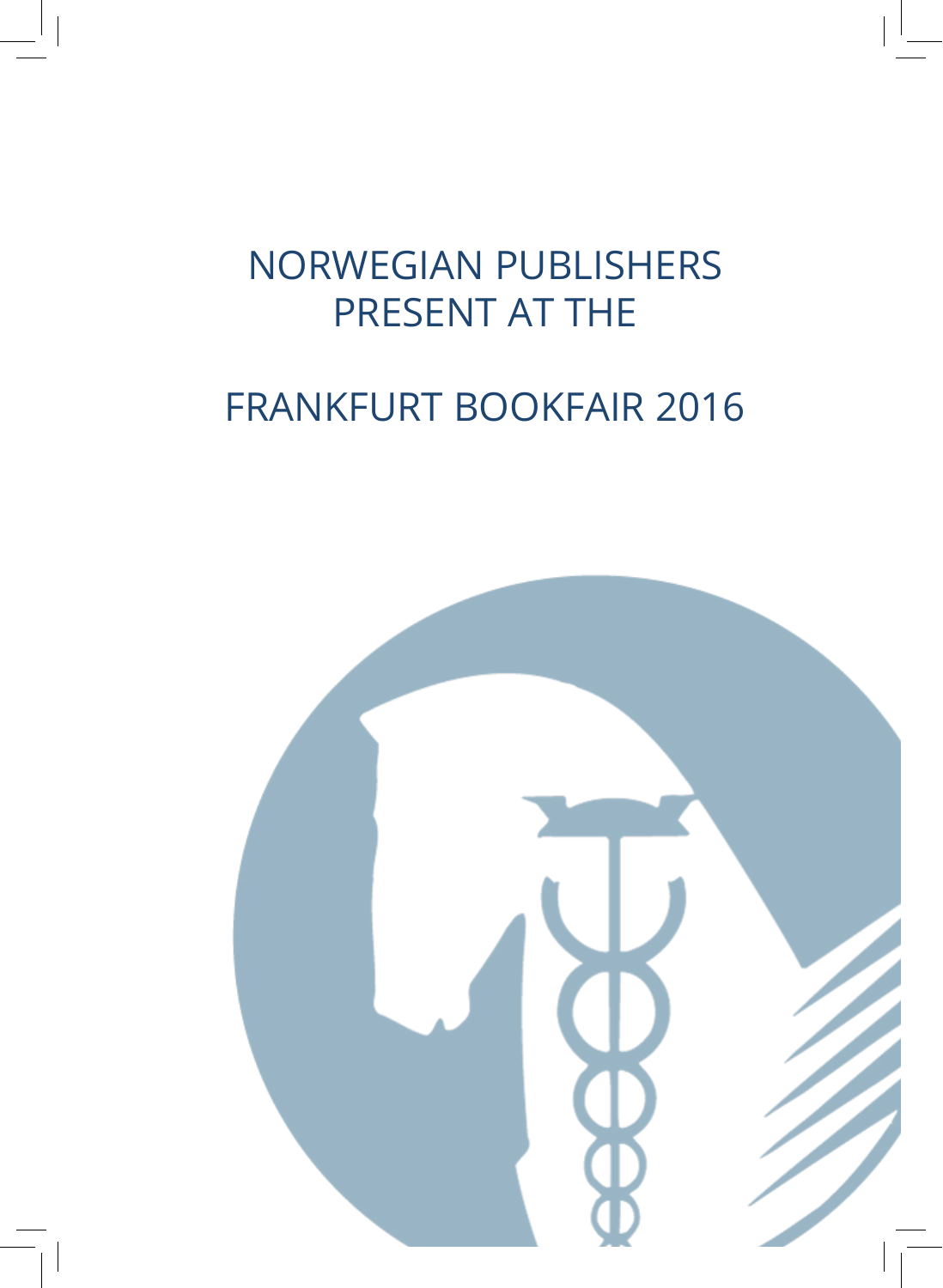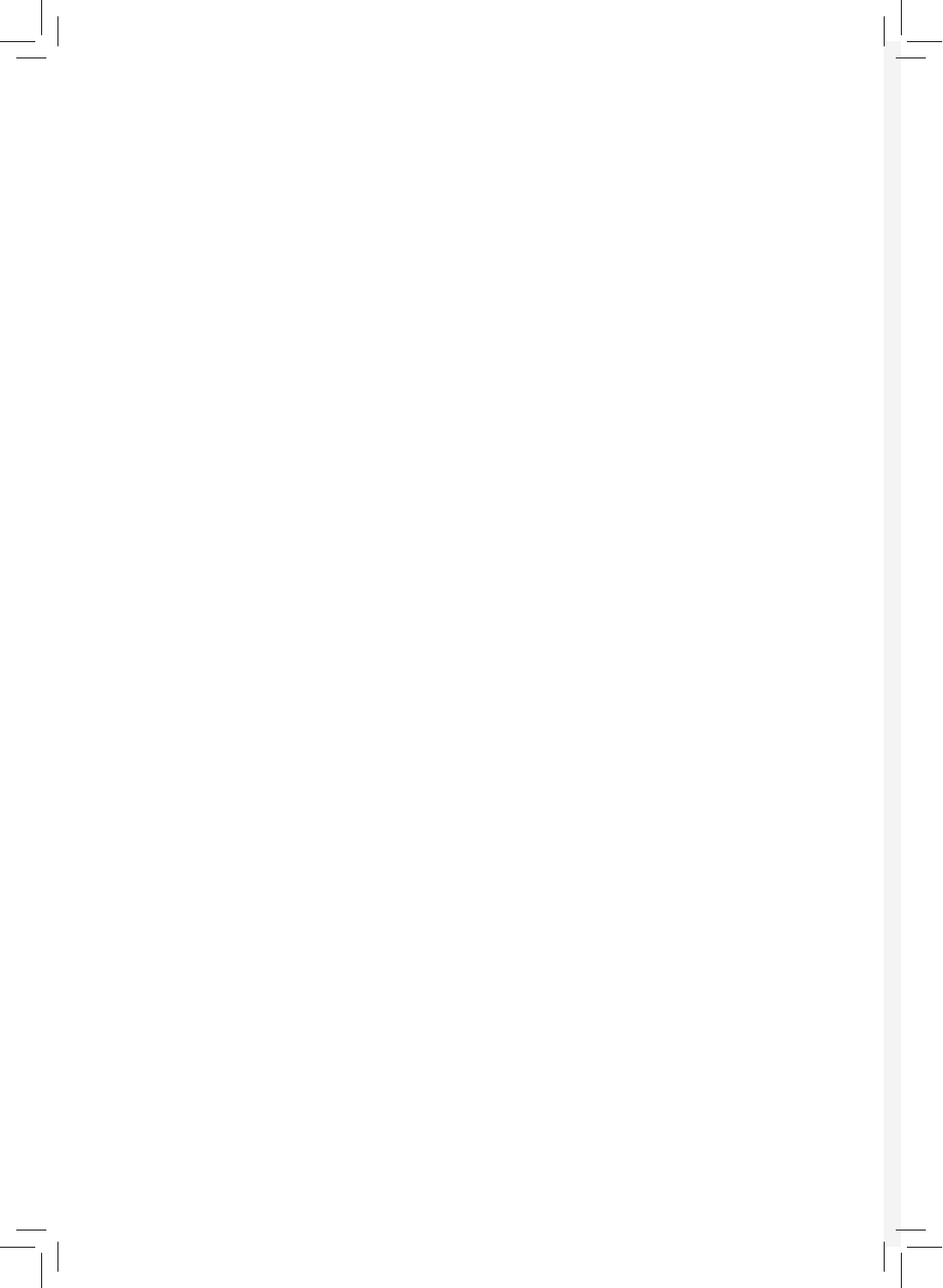P.O. Box 1414 Vika N-0115 Oslo

+47 23 08 41 00 firmapost@norla.no www.norla.no

#### **NORWEGIAN LITERATURE ABROAD (NORLA)**

Mette Børja, Information Adviser mette.borja@norla.no | +47 992 60 860

Torill Johansen, Accountant / Senior Executive Officer torill.johansen@norla.no

Oliver Møystad, Senior Adviser oliver.moystad@norla.no |+ 47 952 31 008

Andrine Pollen, Senior Adviser Fiction andrine.pollen@norla.no |+47 412 32 626

Per Øystein Roland, Senior Adviser Non-Fiction per.roland@norla.no | +47 416 77 747

Dina Roll-Hansen, Senior Adviser, Children's literature dina.roll-hansen@norla.no | +47 907 59 094

Margit Walsø, Director margit.walso@norla.no | +47 906 54 574

Øvre Vollgate 15 N-0158 Oslo

+47 22 00 75 80 dnf@forleggerforeningen.no www.forleggerforeningen.no

## **THE NORWEGIAN PUBLISHERS ASSOCIATION**

Kristenn Einarsson, Managing Director kristenn@forleggerforeningen.no | +47 901 29 711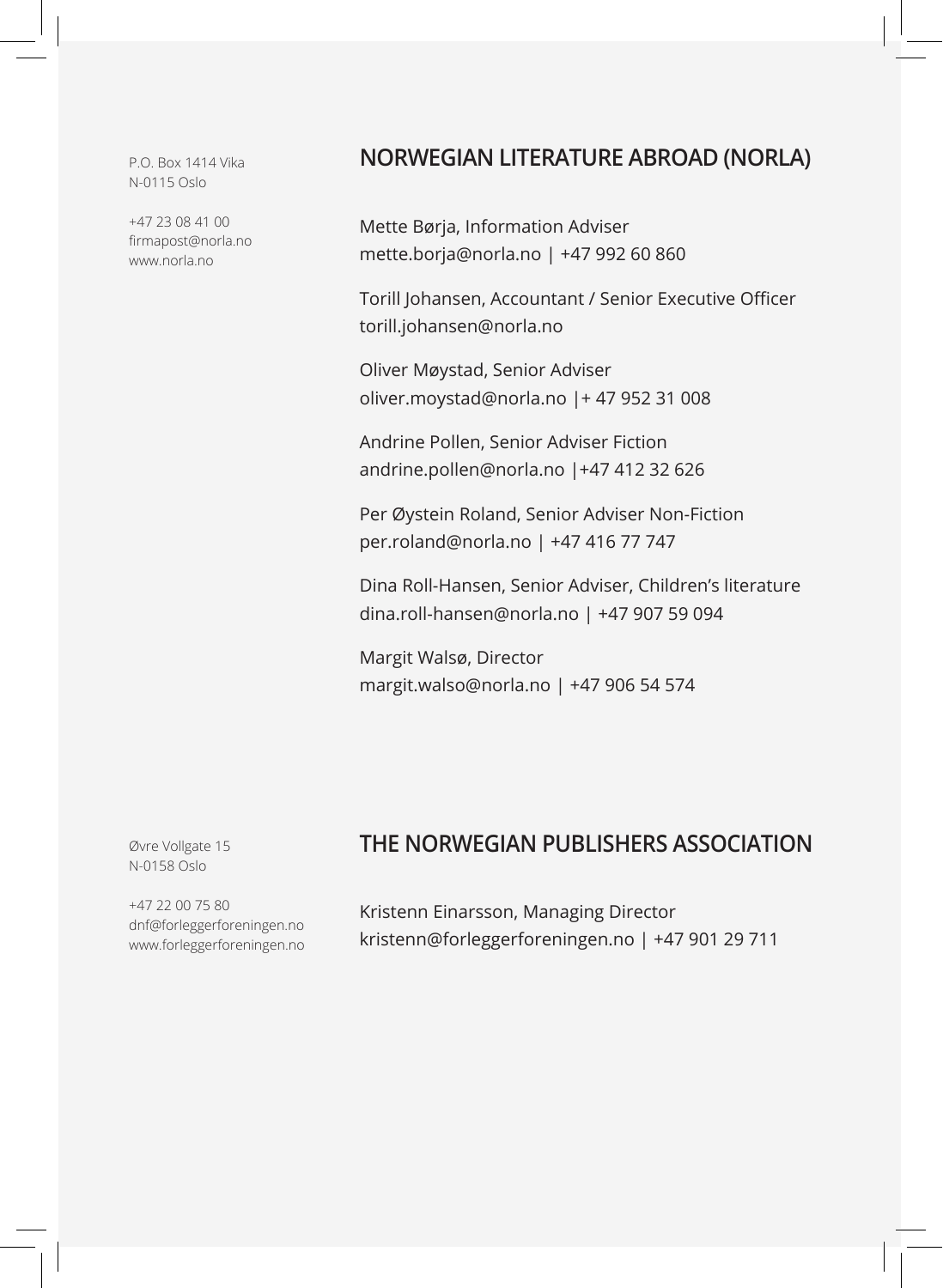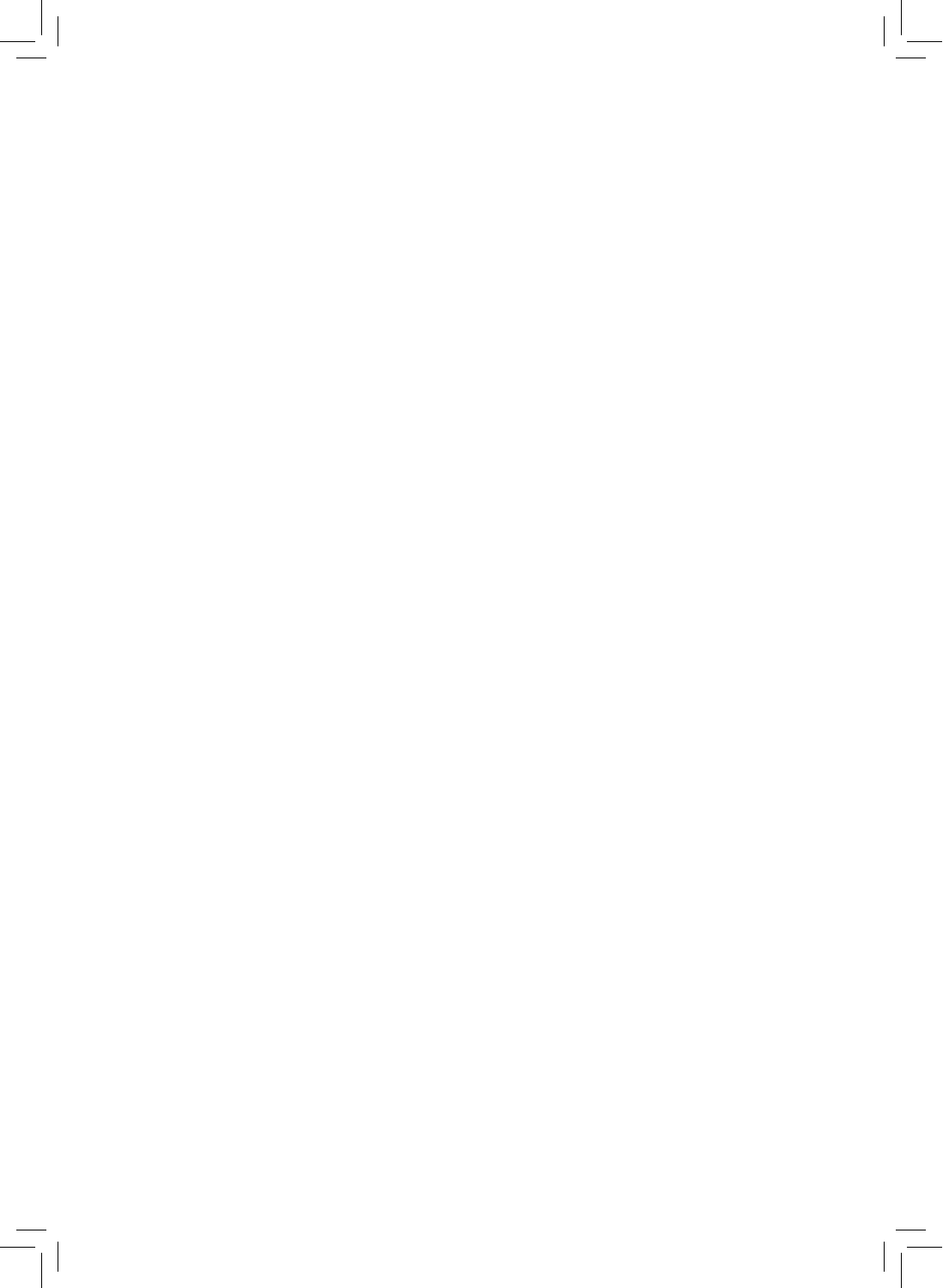P.O. Box 40 Vinderen N-0319 Oslo

info@arnebergforlag.no (0047) 951 25 122 www.arnebergforlag.no

P.B. Box 363 Sentrum N-0102 Oslo

epost@aschehoug.no (0047) 22 400 400 www.aschehoug.no

#### **ARNEBERG FORLAG**

Øyvind Arneberg, Publishing Director oivind@arnebergforlag.no | +47 951 25 122

## **H. ASCHEHOUG CO (W. NYGAARD)**

Mia Bull-Gundersen, Editor Norwegian Fiction Mia.Bull-Gundersen@aschehoug.no | +47 915 75 367

Mona Ek, Head of Communication mona.ek@aschehoug.no | +47 977 32 170

Vidar Fallerø, Marketing Manager Vidar.Strom.Fallro@aschehoug.no | +47 478 15 893

Henrik Francke, Literary Agent Oktober Publishing Henrik.Francke@osloliteraryagency.no | +47 913 53 922

Evy Tillman Heggdal, Literary Agent Children's and YA Evy.Tillman.Hegdal@aschehoug.no | +47 952 24 408

Mads Nygaard, Publisher/President Mads.Nygaard@aschehoug.no

Gunn Reinertsen Næss, Editor in Chief Translated Fiction Gunn.Reinertsen.Naess@aschehoug.no | +47 976 64 471

Annette Orre, Litearary Agent Fiction annette.orre@osloliteraryagency.no | +47 922 53 352

Even Råkil, Rights Director even.rakil@aschehoug.no | +47 900 24 497

Inga Semmingsen, Acquiring Editor Children's and YA inga.semmingsen@aschehoug.no | +47 958 06 134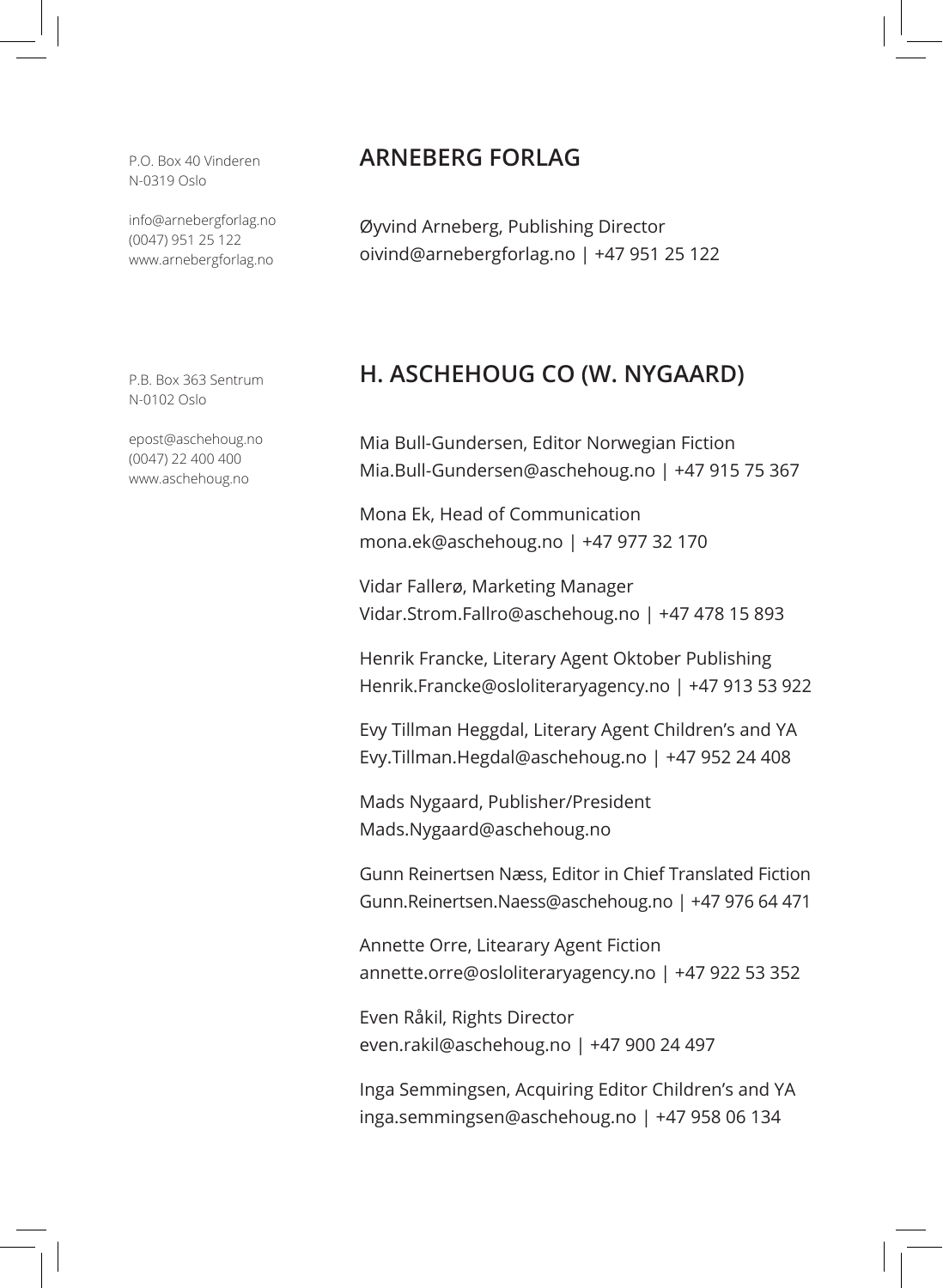Kari J. Spjældnes, Litarary Director Kari.Spjeldnaes@aschehoug.no | +47 975 95 668

Synnøve Tresselt, Editor Translated Fiction Synnove.Tresselt@aschehoug.no | +47 476 46 577

Asbjørn Øverås, Editor Translated Fiction Asbjorn.Overas@aschehoug.no | +47 977 93 883

Trygve Åslund, Publisher Norwegian Fiction/Non-fiction Trygve.Aslund@aschehoug.no | +47 906 10 586

N-0055 Oslo

post@cappelendamm.no +47 21 61 65 00 www.cappelendamm.no

## **CAPPELEN DAMM**

Tomas Algard, Publisher Cappelen Damm entertainment Tomas.Algard@cappelendamm.no | +47 905 28 159

Mari Bjørkeng, Editor Mari.Bjorkeng@cappelendamm.no | +47 915 17 668

Birgit Christensen, Director/Publisher Birgit.Christensen@cappelendamm.no | +47 934 29 911

Tom Dahl, Director/Publisher Tom.Dahl@cappelendamm.no | +47 930 66 370

Nina Ferguson, Editorial Director Nina.Normann.Ferguson@cappelendamm.no | +47 917 52 594

Anne Fløtaker, Publisher Anne.Flotaker@cappelendamm.no | +47 918 22 820

Knut Gørvell, Development Manager knut.gorvell@cappelendamm.no | +47 975 63 928

Ingvild Haugland, Rights Director Ingvild.Haugland@cappelendamm.no | +47 414 10 647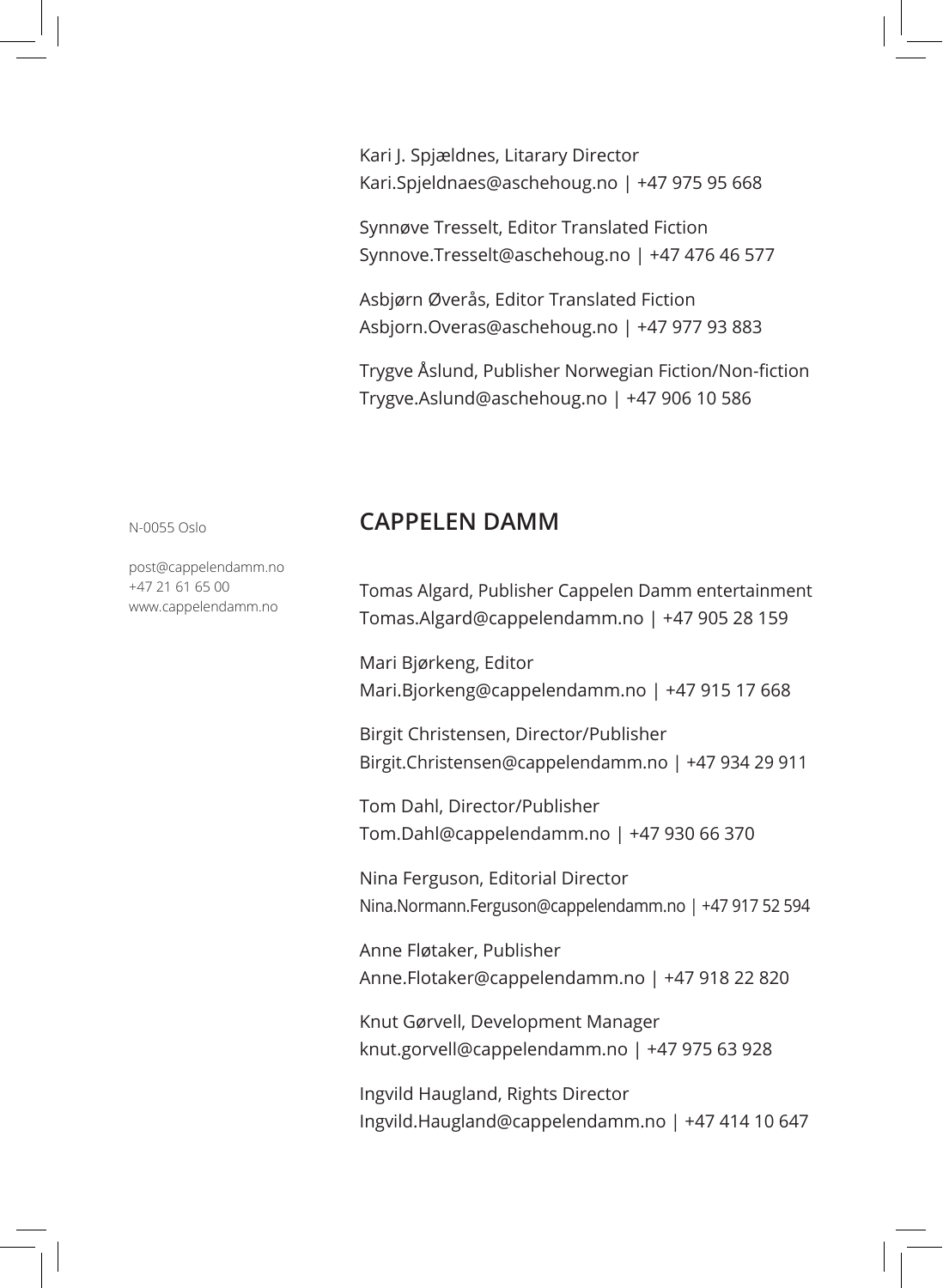Ingebrigt Hetland, Editor Ingebrigt.Hetland@cappelendamm.no | +47 924 83 118

Marianne Ihlen, Editor Marianne.Ihlen@cappelendamm.no | +47 415 59 549

Tom Harald Jenssen, CEO Tom.Harald.Jenssen@cappelendamm.no | +47 906 90 673

Line Kristiansen, Editor Line.Kristiansen@cappelendamm.no | +47 934 16 900

Silje Mella, Rights Manager Silje.Mella@cappelendamm.no | +47 942 22 957

Ester Moen, Rights advisor Ester.Moen@cappelendamm.no | +47 900 44 351

May-Britt Moseng, Book Club Manager May.Britt.Moseng@cappelendamm.no | +47 951 46 656

Dagfinn Møller, Editor Dagfinn.Moller@cappelendamm.no | +47 934 80 464

Mariann F. Nilssen, Editorial Director Mariann.Fugelso.Nilssen@cappelendamm.no | +47 996 43 432

Hege Eikenes Randen, Senior Editor Hege.Randen@cappelendamm.no | +47 977 18 815

Birgit Skaldehaug, Publisher Birgit.Skaldehaug@cappelendamm.no | +47 991 52 728

Erik Møller Solheim, Editor Erik.Moller.Solheim@cappelendamm.no | +47 936 93 448

Elisabeth Steen, Publishing Director Elisabeth.Steen@cappelendamm.no | +47 959 44 578

Anne Søyland, Publisher Anne.Soyland@cappelendamm.no | +47 928 82 728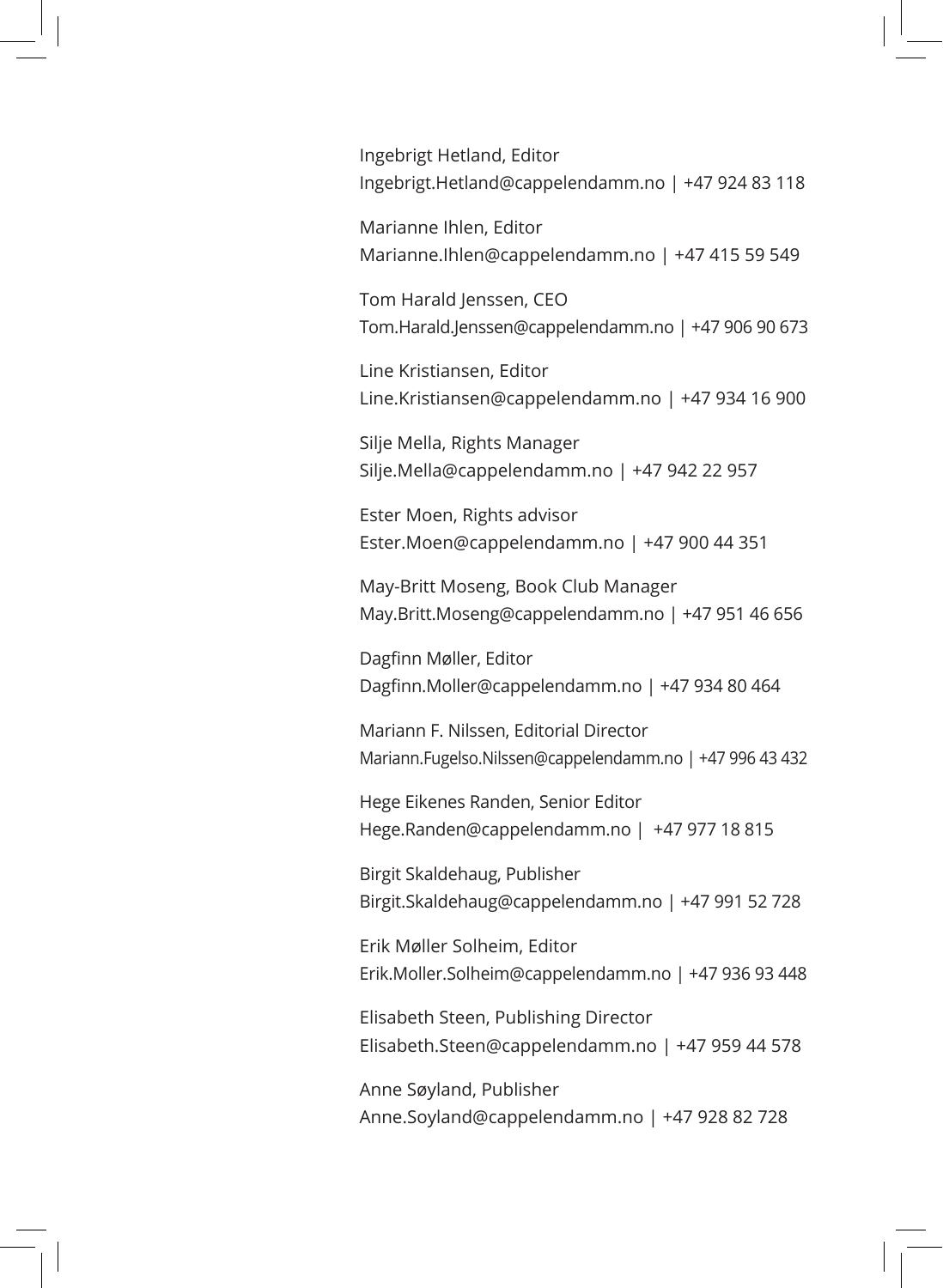Leyla K. Øier, Publisher Leyla.Oier@cappelendamm.no | +47 913 47 057

Gamleveien 87 N-4315 Sandnes

post@commentum.no +47 47 51 96 12 40 www.commentum.no

## **COMMENTUM FORLAG**

Tom Gaudland, Editor tom@commentum.no | +47 924 36 121

Nordstrandveien 5 N-1170 Oslo

#### **ENA PUBLISHING**

kristin@enapublishing.com +47 91 80 60 38 www.enaforlag.no

Kristin Jobraaten, Publisher kristin@enapublishing.com | +47 91 80 60 38

P.O. Box 6860 St. Olavs plass N-0130 OSLO

gnf@gyldendal.no +47 22 03 41 00

www.gyldendal.no

#### **GYLDENDAL NORSK FORLAG**

Richard Aarø, Publishing Director, Fiction and Non-Fiction Richard.Aaro@tiden.no | +47 920 61 750

Anne Cathrine Knudsen, Publishing Director Anne.Cathrine.Knudsen@gyldendal.no | +47 911 47 233

Ulv Pedersen, Publishing Director, Educational Books ulv.pedersen@gyldendal.no | +47 901 77 892

Lars Røtterud, Publisher, Non-Fiction Lars.Rotterud@gyldendal.no | +47 907 35 929

Jan Swensson, Editor in chief, Non-Fiction jan.swensson@gyldendal.no | +47 971 25 611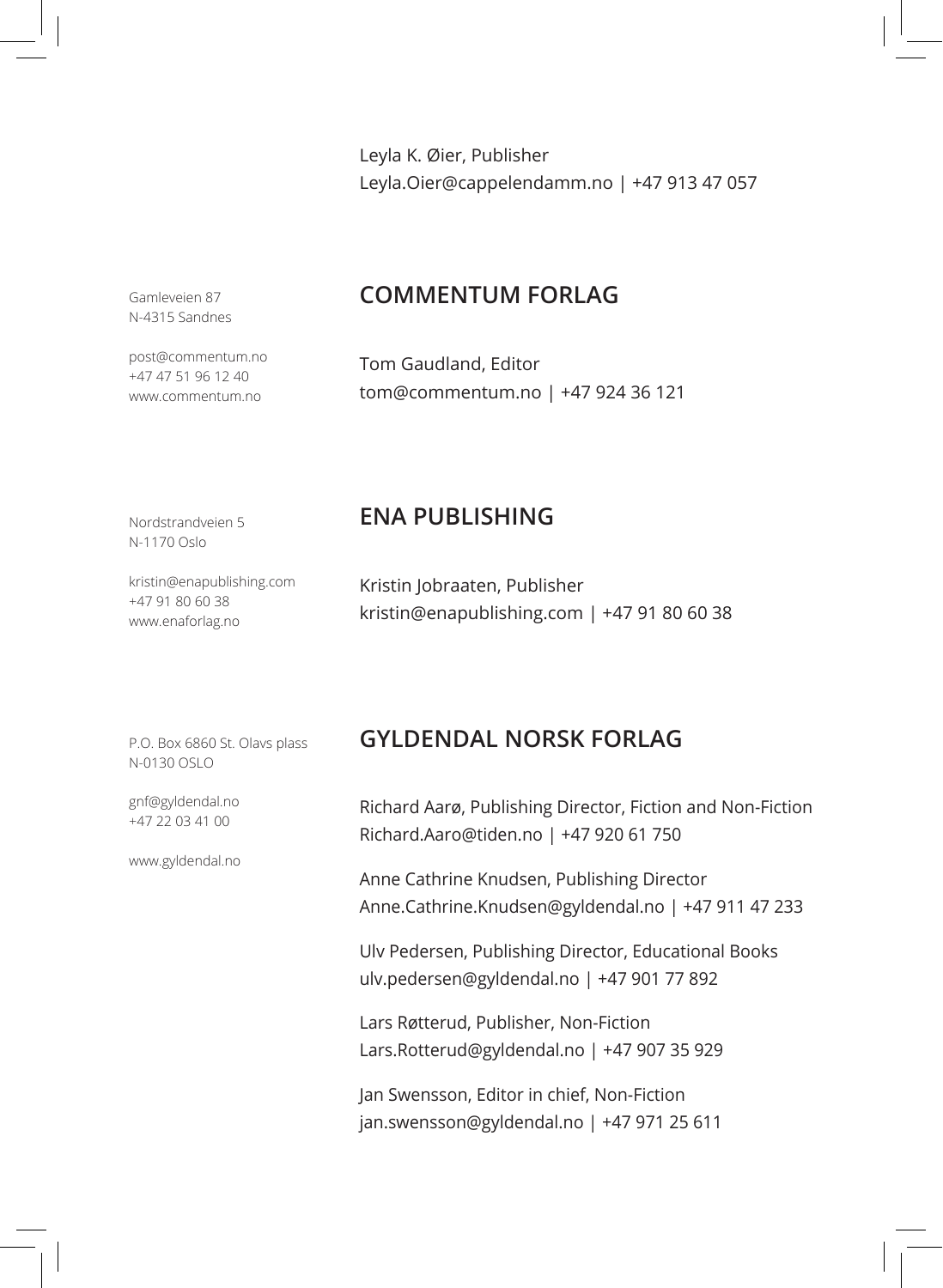Bjørn Aagenæs, Publisher, Norwegian Fiction Bjørn@kolon.no | +47 930 29 584

Cathrine Bakke Bolin, Publisher, Translated Fiction Cathrine.Bakke.Bolin@gyldendal.no | +47 917 97 859

Ingrid Helene Eia Ryvarden, Acquisition Editor, Non-Fiction Ingrid.Ryvarden@gyldendal.no | +47 928 09 977

Anne Cathrine Eng, Foreign Rights Director anne.cathrine.eng@gyldendal.no | +47 917 97 859

Oddvar Fless, Production Director Oddvar.Fless@gyldendal.no | +47 995 36 350

Ingrid Greaker Myhren, Acquisition Editor, Children/YA Ingrid.Greaker.Myhren@gyldendal.no | +47 991 64 267

Siren Marøy Myklebust, Acquisition Editor, Translated Fiction Siren.Maroy.Myklebust@gyldendal.no | +47 400 69 174

Hilde Rød-Larsen, Acquisition Editor, Translated Fiction Hilde.Roed.Larsen@gyldendal.no | +47 971 01 478

Eva Thesen, Publisher, Children/YA Eva.Thesen@gyldendal.no | +47 918 88 880

John Tørres Thuv, Chief Executive Officer john.torres.thuv@gyldendal.no | +47 900 373 55

Lindemans gate 3D N-0267 Oslo

hagency@online.no +47 93 41 10 56 www.hagenagency.no

## **HAGEN AGENCY**

Eirin Hagen, Literary Agent hagency@online.no | +47 93 41 10 56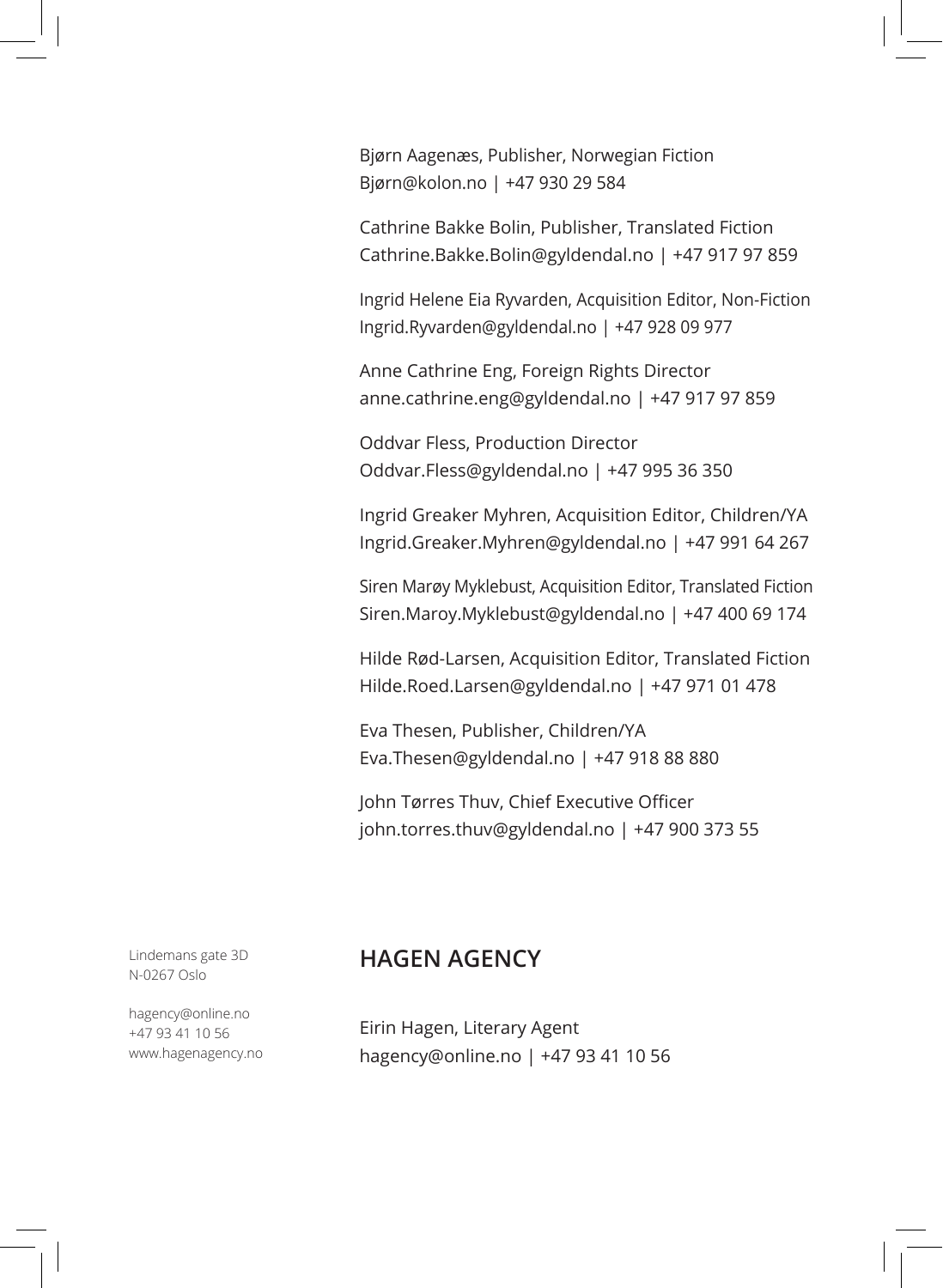P.O. Box 83 2027 Kjeller

ordre@hermon.no +47 63 80 30 99 www.hermon.no

## **HERMON FORLAG**

Svein E. Andersen, Publisher svein@hermon.no | +47 982 23 795

Lise Katrine Baller, Editor-in-Chief lise@hermon.no | + 47 975 13 840

## **J. M. STENERSENS FORLAG**

Jorunn Sandsmark, Publisher jorunn@jms.no | +47 480 01 280

## **KAGGE FORLAG**

Anne Gaathaug, Publisher anne@kagge.no | +47 991 53 959

Nina Tandberg, Editor-in-Chief nina@kagge.no | +47 990 02 310

Tuva Ørbeck Sørheim, Editor-in-Chief tuva@kagge.no | +47 971 83 483

Stortingsgaten 12 N-0161 Oslo

post@jms.no +47 23 11 82 80 www.jms.no/

Stortingsgaten 30 N-0161 Oslo

post@kagge.no +47 22 11 82 80 www.kagge.no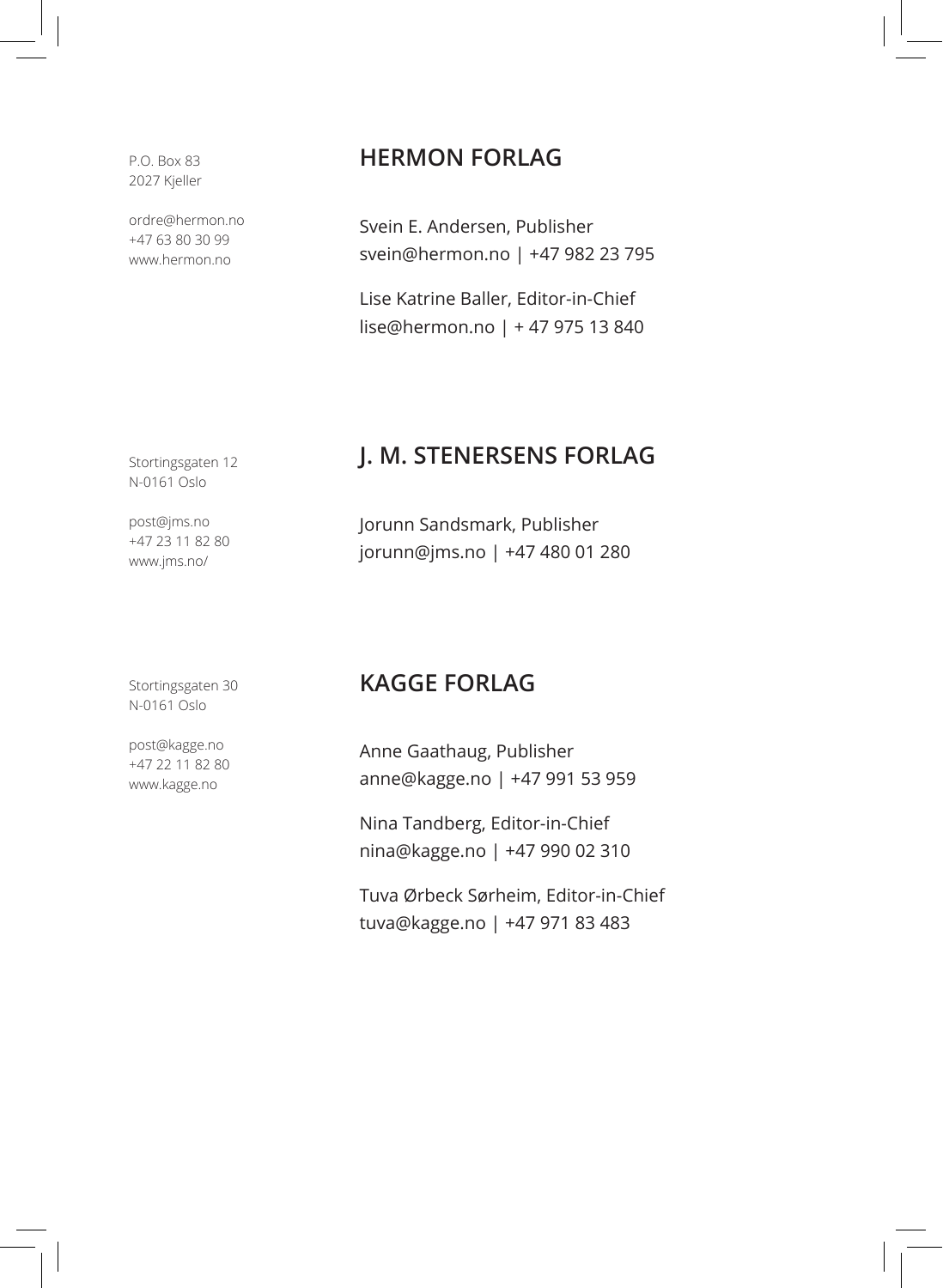P. O. Box 4432 Nydalen N-0403 Oslo

+47 22 02 22 00 www.kunnskapsforlaget.no

#### **KUNNSKAPSFORLAGET**

Øystein Eek, Senior Editor oystein.eek@kunnskapsforlaget.no | +47 928 98 613

Thomas Nygaard, Publishing Director thomas.nygaard@kunnskapsforlaget.no

Vik Senter N-3530 Røyse

+47 32 16 15 50 www.norskbokforlag.no

## **NORSK BOKFORLAG**

Carlos Tenold carlos.tenold@norskbokforlag | +47 906 93 958

Terje Wollan Dahl, Publishing Director terje.dahl@norskbokforlag.no | +47 90 87 68 90

N-8340 Stamsund

## **ORKANA FORLAG**

post@orkana.no +47 913 68 260 www.orkana.no

Marcus Boehn, Editor marcus.boehn@orkana.no | +47 900 82 731

PB 461 Sentrum N-0105 Oslo

pax@pax.no +47 23 13 69 00 www.pax.no

## **PAX FORLAG**

Janicken von der Fehr, Editor international fiction janicken@pax.no | +47 930 24 719

Astrid de Vibe, Publishing Director vibe@pax.no | + 47 900 90 869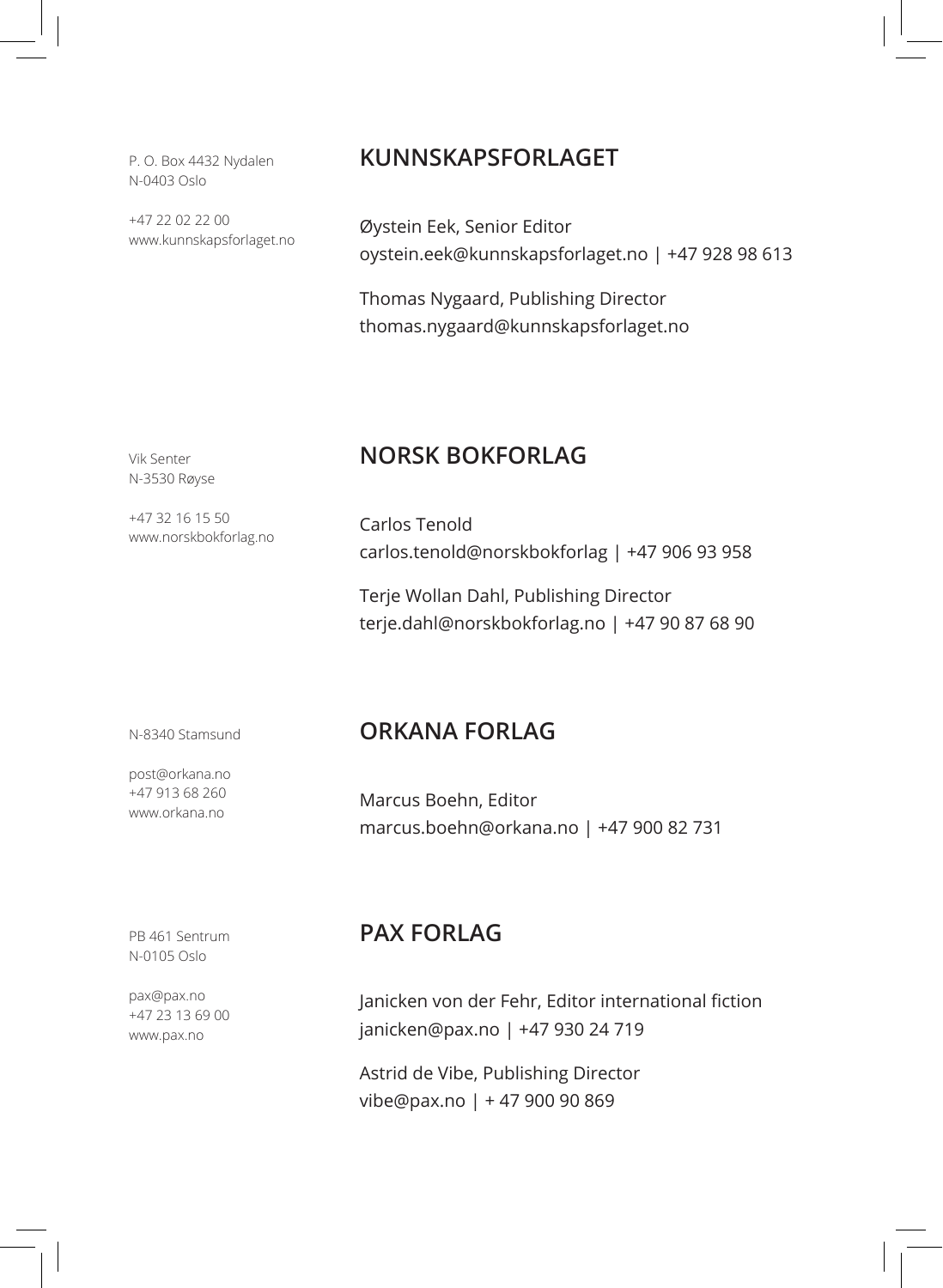Nobels gate 22 A N-0268 Oslo

info@tekniskindustri.no www.tekniskindustri.com

## **TEKNISK INDUSTRI**

Petter Snare, Director petter@tekniskindustri.no | + 47 907 76 661

#### Nobels gate 22 A N-0268 Oslo

## **UTEN TITTEL**

**VEGA FORLAG**

info@tekniskindustri.no www.tekniskindustri.com

Petter Snare, Director petter@tekniskindustri.no | + 47 907 76 661

St. Olavsgate 21 B 0165 Oslo

post@vegaforlag.no +47 21 09 04 10 www.vegaforlag.no

Finn Jørgen Solberg, Publishing Director solberg@vegaforlag.no | +47 900 61 894

## **VIGMOSTAD & BJØRKE**

Anne Iversen, Information Manager anne.iversen@vigmostadbjorke.no | + 47 415 16 252

Camilla Eikeland-Sundnes, Commissioning Editor camilla.eikeland-sundnes@vigmostadbjorke.no | + 47 40 28 06 66

Tine Kjær, Publishing Director tine.kjaer@vigmostadbjorke.no | + 47 97 05 74 60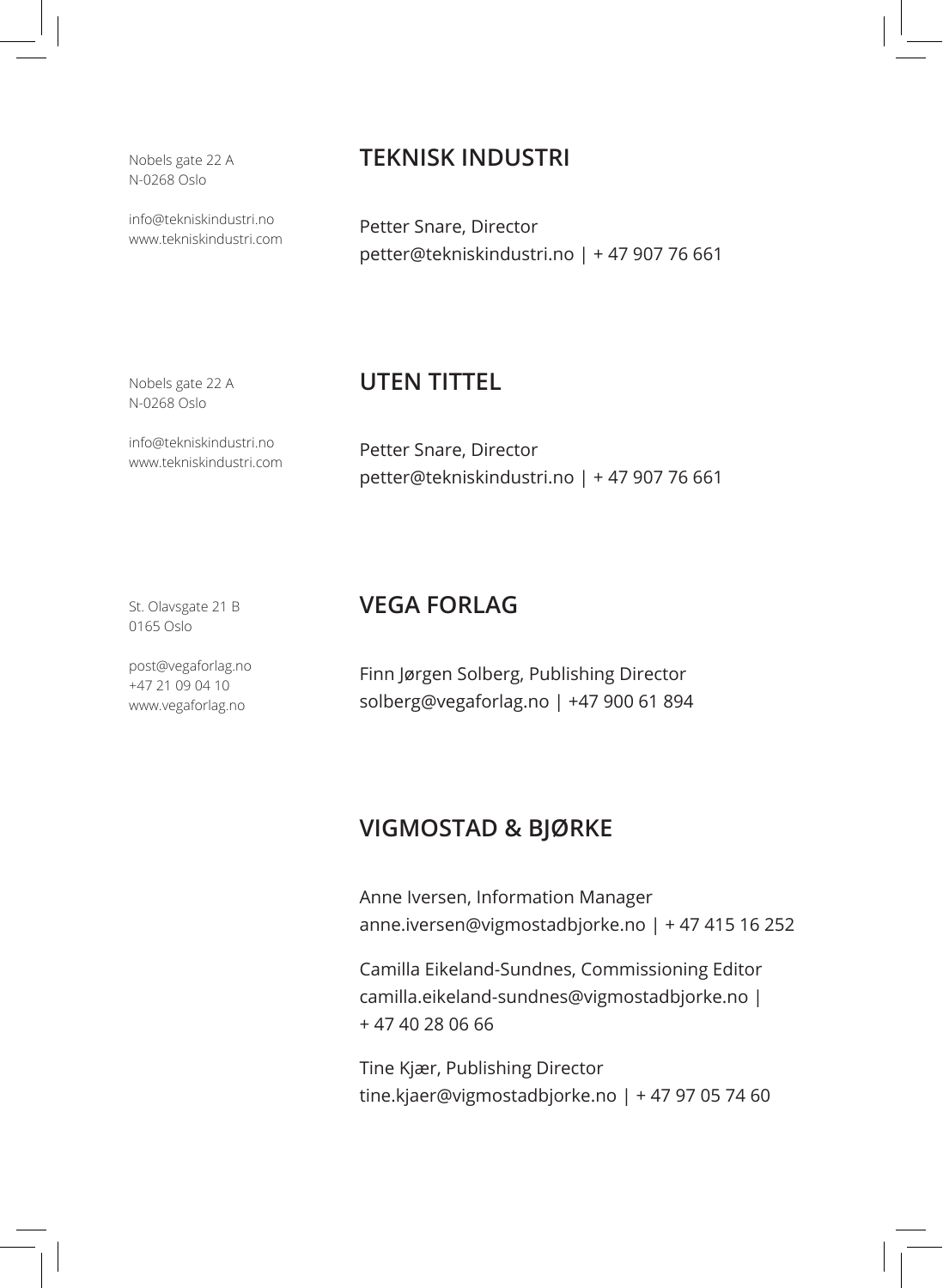Frode Molven, Editor in chief - Non-fiction Frode.molven@vigmostadbjorke.no | + 47 400 08 472

Vigdis Ofte, Commissioning Editor vigdis.ofte@vigmostadbjorke.no | + 47 970 57 417

Arno Vigmostad, Publisher arno.vigmostad@vigmostadbjorke.no | + 47 975 54 835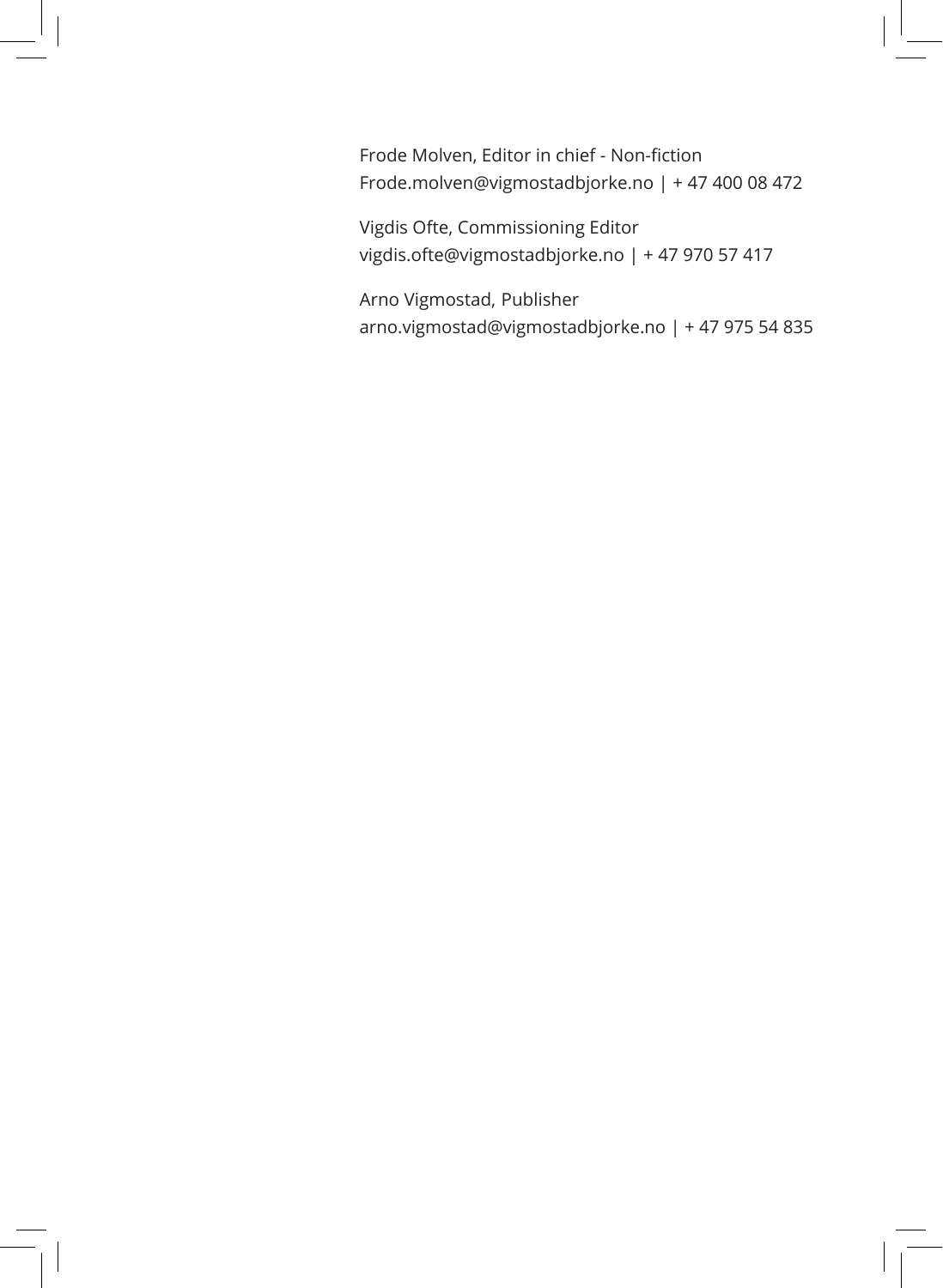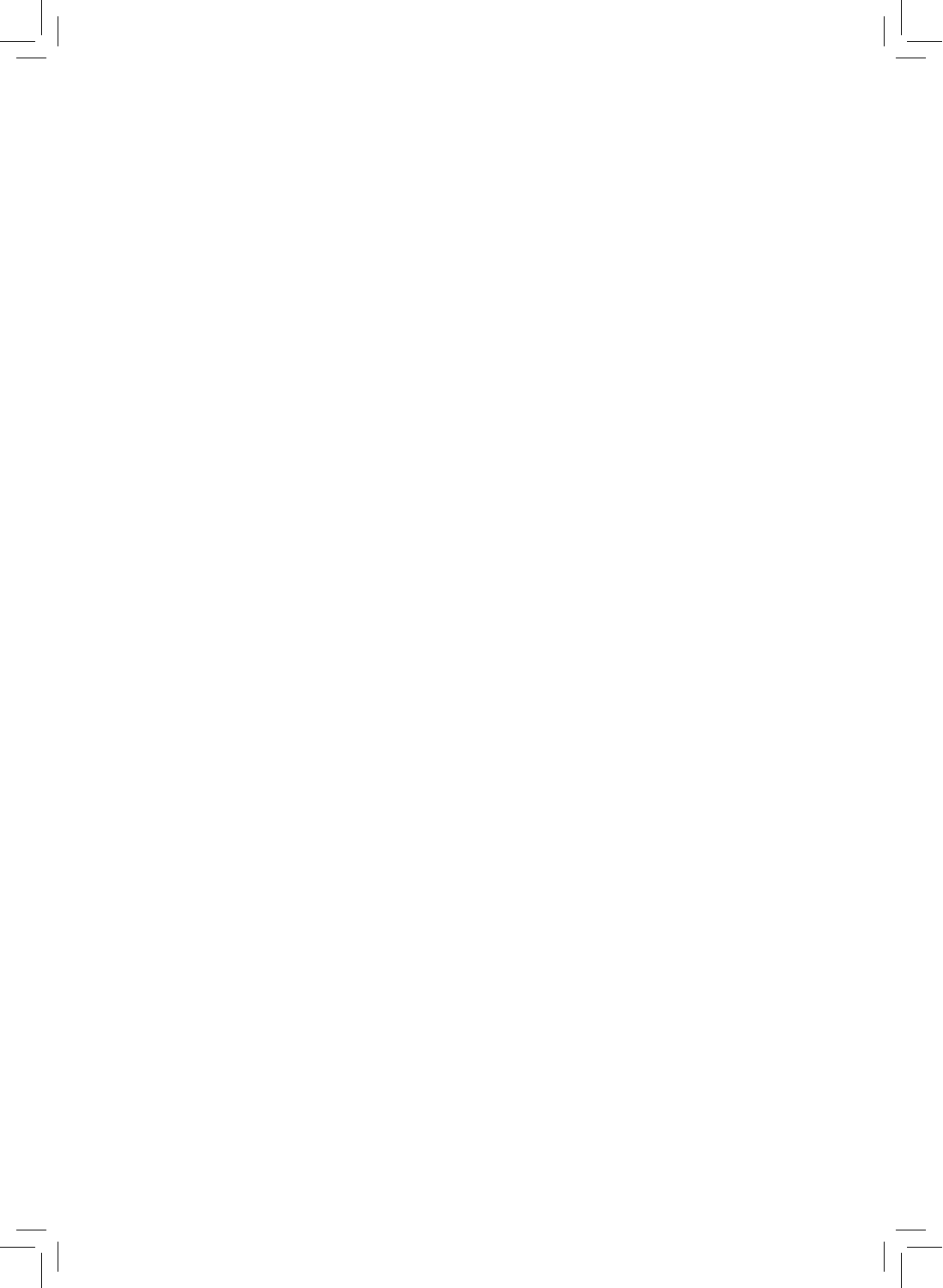